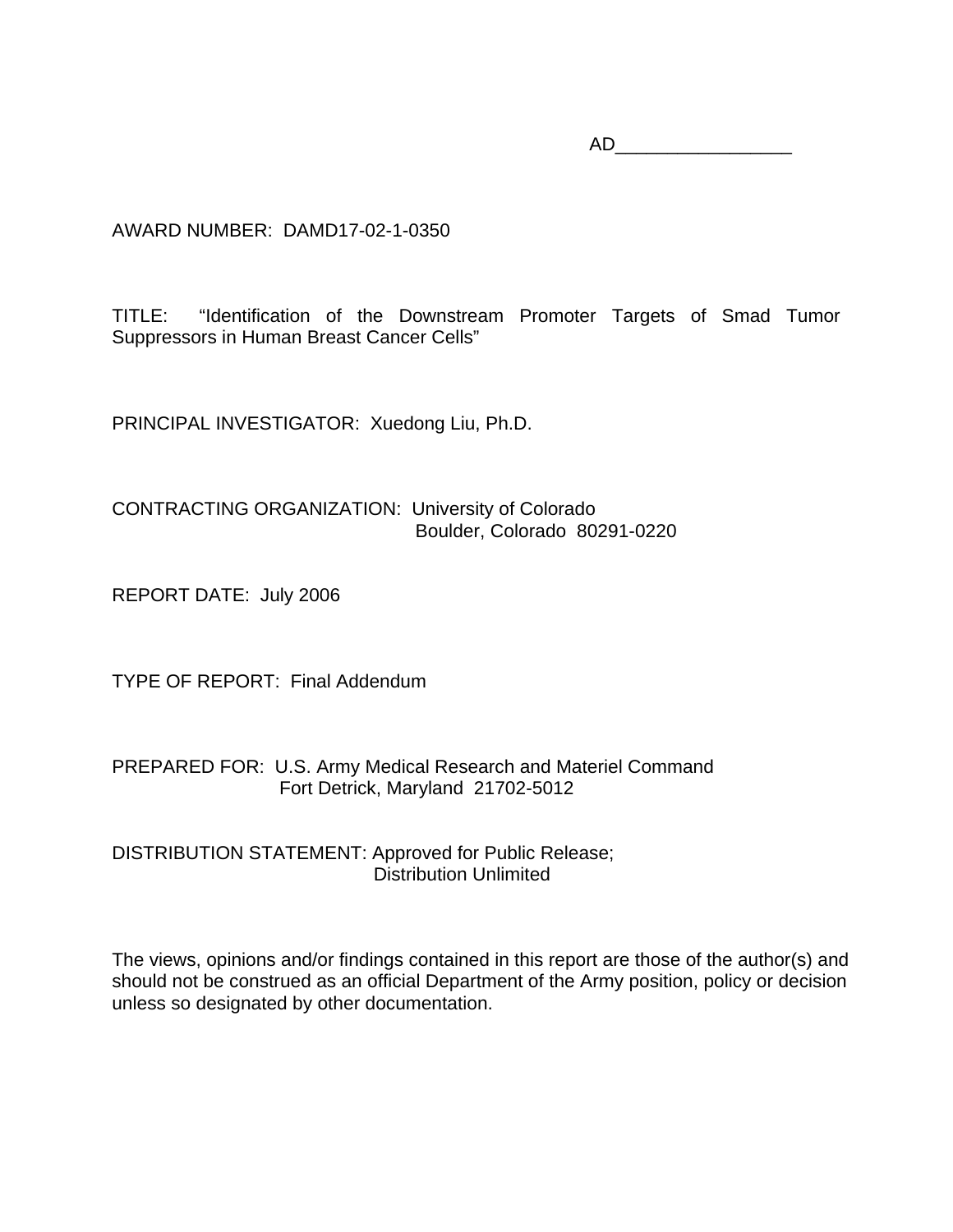| <b>REPORT DOCUMENTATION PAGE</b>                                                                                                                                                                                                                                                                                                                                                                                                                                                                                                                                                                                                                                                                                                                                                                                                                                                                                                                                                                                                      |                         |                                                                                 |                                      |                                      | Form Approved<br>OMB No. 0704-0188                        |  |  |  |  |
|---------------------------------------------------------------------------------------------------------------------------------------------------------------------------------------------------------------------------------------------------------------------------------------------------------------------------------------------------------------------------------------------------------------------------------------------------------------------------------------------------------------------------------------------------------------------------------------------------------------------------------------------------------------------------------------------------------------------------------------------------------------------------------------------------------------------------------------------------------------------------------------------------------------------------------------------------------------------------------------------------------------------------------------|-------------------------|---------------------------------------------------------------------------------|--------------------------------------|--------------------------------------|-----------------------------------------------------------|--|--|--|--|
| Public reporting burden for this collection of information is estimated to average 1 hour per response, including the time for reviewing instructions, searching existing data sources, gathering and maintaining the<br>data needed, and completing and reviewing this collection of information. Send comments regarding this burden estimate or any other aspect of this collection of information, including suggestions for reducing<br>this burden to Department of Defense, Washington Headquarters Services, Directorate for Information Operations and Reports (0704-0188), 1215 Jefferson Davis Highway, Suite 1204, Arlington, VA 22202-<br>4302. Respondents should be aware that notwithstanding any other provision of law, no person shall be subject to any penalty for failing to comply with a collection of information if it does not display a currently<br>valid OMB control number. PLEASE DO NOT RETURN YOUR FORM TO THE ABOVE ADDRESS.                                                                       |                         |                                                                                 |                                      |                                      |                                                           |  |  |  |  |
| 1. REPORT DATE (DD-MM-YYYY)<br>01-07-2006                                                                                                                                                                                                                                                                                                                                                                                                                                                                                                                                                                                                                                                                                                                                                                                                                                                                                                                                                                                             |                         | <b>2. REPORT TYPE</b><br><b>Final Addendum</b>                                  |                                      |                                      | 3. DATES COVERED (From - To)<br>1 Jul 2005 - 30 Jun 2006  |  |  |  |  |
| <b>4. TITLE AND SUBTITLE</b>                                                                                                                                                                                                                                                                                                                                                                                                                                                                                                                                                                                                                                                                                                                                                                                                                                                                                                                                                                                                          |                         |                                                                                 |                                      |                                      | <b>5a. CONTRACT NUMBER</b>                                |  |  |  |  |
| Human Breast Cancer Cells"                                                                                                                                                                                                                                                                                                                                                                                                                                                                                                                                                                                                                                                                                                                                                                                                                                                                                                                                                                                                            |                         | "Identification of the Downstream Promoter Targets of Smad Tumor Suppressors in |                                      |                                      | <b>5b. GRANT NUMBER</b><br>DAMD17-02-1-0350               |  |  |  |  |
|                                                                                                                                                                                                                                                                                                                                                                                                                                                                                                                                                                                                                                                                                                                                                                                                                                                                                                                                                                                                                                       |                         |                                                                                 |                                      | <b>5c. PROGRAM ELEMENT NUMBER</b>    |                                                           |  |  |  |  |
| 6. AUTHOR(S)                                                                                                                                                                                                                                                                                                                                                                                                                                                                                                                                                                                                                                                                                                                                                                                                                                                                                                                                                                                                                          |                         |                                                                                 |                                      |                                      | <b>5d. PROJECT NUMBER</b>                                 |  |  |  |  |
| Xuedong Liu, Ph.D.                                                                                                                                                                                                                                                                                                                                                                                                                                                                                                                                                                                                                                                                                                                                                                                                                                                                                                                                                                                                                    |                         |                                                                                 |                                      |                                      | <b>5e. TASK NUMBER</b>                                    |  |  |  |  |
| E-Mail: liux@colorado.edu                                                                                                                                                                                                                                                                                                                                                                                                                                                                                                                                                                                                                                                                                                                                                                                                                                                                                                                                                                                                             |                         |                                                                                 |                                      |                                      | <b>5f. WORK UNIT NUMBER</b>                               |  |  |  |  |
|                                                                                                                                                                                                                                                                                                                                                                                                                                                                                                                                                                                                                                                                                                                                                                                                                                                                                                                                                                                                                                       |                         | 7. PERFORMING ORGANIZATION NAME(S) AND ADDRESS(ES)                              |                                      |                                      | <b>8. PERFORMING ORGANIZATION REPORT</b><br><b>NUMBER</b> |  |  |  |  |
| University of Colorado<br>Boulder, Colorado 80291-0220                                                                                                                                                                                                                                                                                                                                                                                                                                                                                                                                                                                                                                                                                                                                                                                                                                                                                                                                                                                |                         |                                                                                 |                                      |                                      |                                                           |  |  |  |  |
| U.S. Army Medical Research and Materiel Command<br>Fort Detrick, Maryland 21702-5012                                                                                                                                                                                                                                                                                                                                                                                                                                                                                                                                                                                                                                                                                                                                                                                                                                                                                                                                                  |                         | 9. SPONSORING / MONITORING AGENCY NAME(S) AND ADDRESS(ES)                       |                                      |                                      | 10. SPONSOR/MONITOR'S ACRONYM(S)                          |  |  |  |  |
|                                                                                                                                                                                                                                                                                                                                                                                                                                                                                                                                                                                                                                                                                                                                                                                                                                                                                                                                                                                                                                       |                         |                                                                                 |                                      |                                      | <b>11. SPONSOR/MONITOR'S REPORT</b>                       |  |  |  |  |
|                                                                                                                                                                                                                                                                                                                                                                                                                                                                                                                                                                                                                                                                                                                                                                                                                                                                                                                                                                                                                                       |                         |                                                                                 |                                      |                                      | <b>NUMBER(S)</b>                                          |  |  |  |  |
| <b>12. DISTRIBUTION / AVAILABILITY STATEMENT</b><br>Approved for Public Release; Distribution Unlimited                                                                                                                                                                                                                                                                                                                                                                                                                                                                                                                                                                                                                                                                                                                                                                                                                                                                                                                               |                         |                                                                                 |                                      |                                      |                                                           |  |  |  |  |
| <b>13. SUPPLEMENTARY NOTES</b>                                                                                                                                                                                                                                                                                                                                                                                                                                                                                                                                                                                                                                                                                                                                                                                                                                                                                                                                                                                                        |                         |                                                                                 |                                      |                                      |                                                           |  |  |  |  |
| <b>14. ABSTRACT</b>                                                                                                                                                                                                                                                                                                                                                                                                                                                                                                                                                                                                                                                                                                                                                                                                                                                                                                                                                                                                                   |                         |                                                                                 |                                      |                                      |                                                           |  |  |  |  |
| Members of TGF-ß superfamily ligands are potent regulators of cell proliferation, differentiation and animal development. The biological effects of these<br>ligands are mediated mainly through activation of the Smad family protein which serves as transcription factors to regulate gene expression. We analyzed the<br>cis-regulatory elements that are responsible for conveying TGF-ß/Activin responses at the genomic levels. Activin A and TGF-ß transcriptional responses in<br>immortalized normal human mammary epithelial cells were examined by gene expression profiling and computational analysis the regulatory regions of TGF-<br>ß-responsive genes using a new algorithm, which is based on frequency of occurrence, and cross-species conservation. Our analysis revealed that a distinct<br>set of cis-regulatory elements conserved across species is either unique or over-represented in TGF-ß-regulated genes. A set of bioinformatics tools were<br>developed for browsing promoters in mammalian cells. |                         |                                                                                 |                                      |                                      |                                                           |  |  |  |  |
|                                                                                                                                                                                                                                                                                                                                                                                                                                                                                                                                                                                                                                                                                                                                                                                                                                                                                                                                                                                                                                       |                         |                                                                                 |                                      |                                      |                                                           |  |  |  |  |
| <b>15. SUBJECT TERMS</b><br>No subject terms provided.                                                                                                                                                                                                                                                                                                                                                                                                                                                                                                                                                                                                                                                                                                                                                                                                                                                                                                                                                                                |                         |                                                                                 |                                      |                                      |                                                           |  |  |  |  |
| <b>16. SECURITY CLASSIFICATION OF:</b>                                                                                                                                                                                                                                                                                                                                                                                                                                                                                                                                                                                                                                                                                                                                                                                                                                                                                                                                                                                                |                         |                                                                                 | <b>17. LIMITATION</b><br>OF ABSTRACT | <b>18. NUMBER</b><br><b>OF PAGES</b> | <b>19a. NAME OF RESPONSIBLE PERSON</b><br><b>USAMRMC</b>  |  |  |  |  |
| a. REPORT<br>U                                                                                                                                                                                                                                                                                                                                                                                                                                                                                                                                                                                                                                                                                                                                                                                                                                                                                                                                                                                                                        | <b>b. ABSTRACT</b><br>U | c. THIS PAGE<br>U                                                               | UU                                   | 13                                   | 19b. TELEPHONE NUMBER (include area<br>code)              |  |  |  |  |
|                                                                                                                                                                                                                                                                                                                                                                                                                                                                                                                                                                                                                                                                                                                                                                                                                                                                                                                                                                                                                                       |                         |                                                                                 |                                      |                                      | Standard Form 298 (Rev. 8-98)                             |  |  |  |  |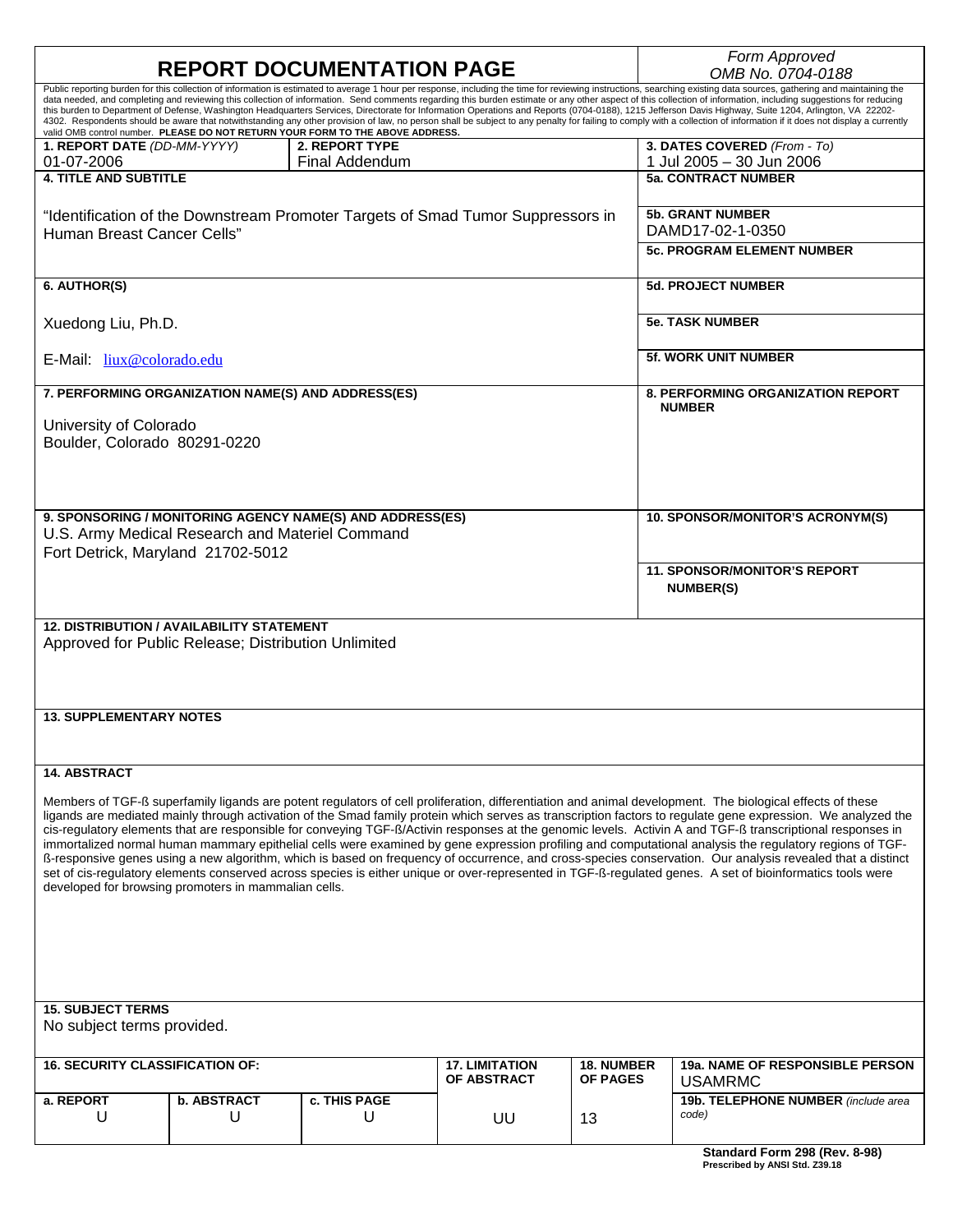## **Table of Contents**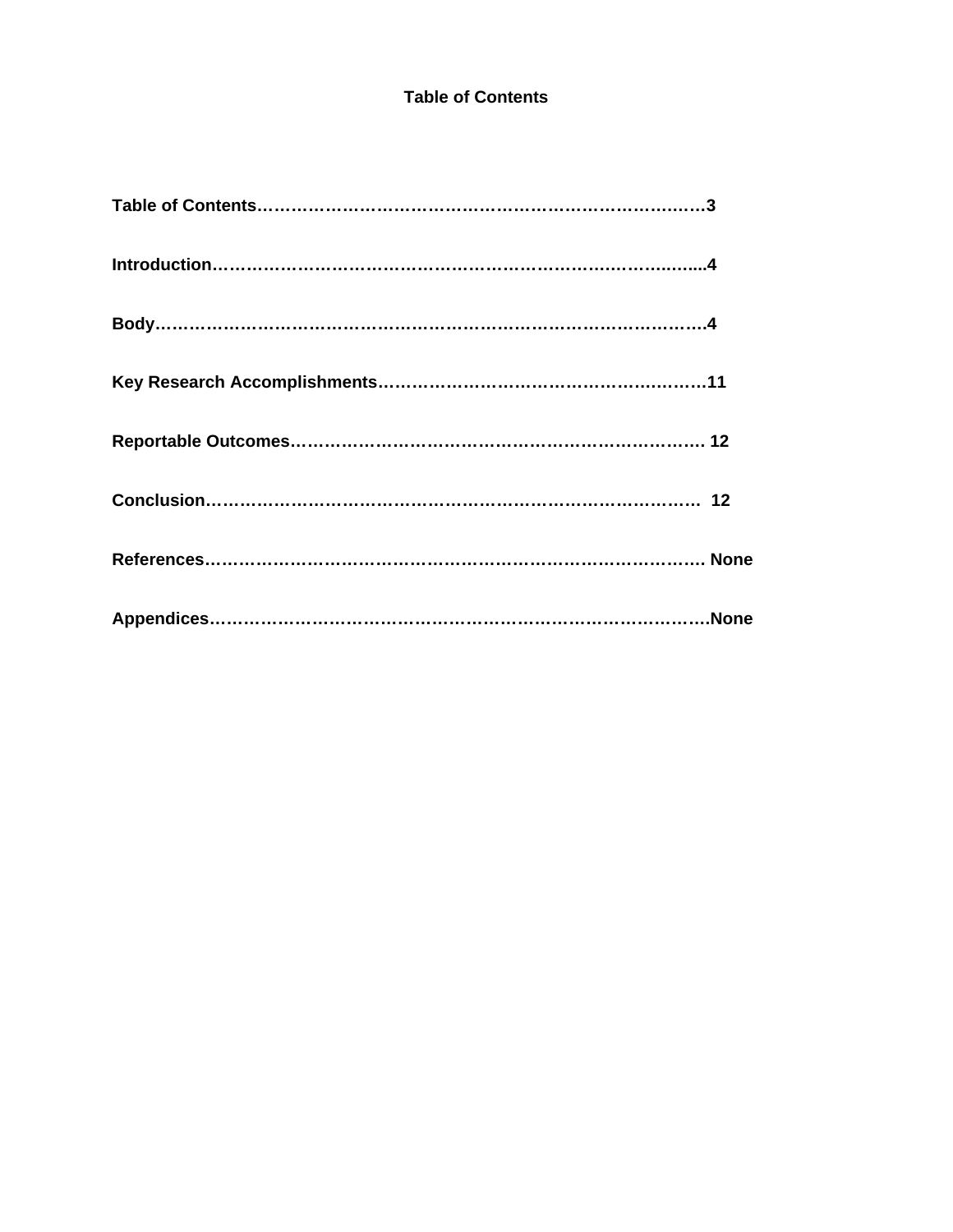## **Progress report:**

# **1. INTRODUCTION**

Members of transforming growth factor  $\beta$  (TGF- $\beta$ ) superfamily play important role normal mammary gland development and serves as tumor suppressor function. Alteration of transforming growth factor ß (TGF-ß) signal transduction pathway is one of the key cellular events in the pathogenesis of breast cancer. The roles of TGF-ß family members play during normal cell proliferation and differentiation have not been fully characterized. Components in the TGF-ß signal transduction pathway are frequently mutated in breast cancer cells. For example, mutations in TGF-ß type I receptor are detected in metastatic breast cancers. Smad4, which is one of the intracellular signaling molecules that transduces the TGF-ß signal from the cell surface into the nucleus, is deleted in several breast cancer cell lines. The goal of our investigation is to understand the molecular mechanism of tumor suppression by TGF-ß by identifying the downstream promoter targets of Smads tumor suppressors in normal and breast cancer cells. We have made significant progress in our study and identify genes that are responsive to TGF-ß and its related ligand Activin in normal human mammary epithelial cells. In addition, we have identified genes whose responses are likely to be dependent on the presence of Smad4 tumor suppressor gene. Finally, a set of bioinformatics tools has been developed for genome wide analysis of cis-regulatory codes.

# **2. BODY**---**Studies and Results**

Three specific aims were proposed in the original application:

- *1. Development of a novel chromatin immunoprecipitation assay (CHIPS) using a TAP-TAG system to isolate in vivo binding targets of Smad3 and Smad4.*
- *2. Identification of the downstream promoter targets of Smad3 or Smad4 in breast cancer cells.*
- *3. Identify Smad4 regulated downstream target genes in tumor cells using DNA microarray technology*

*Task 1. Development of a novel chromatin immunoprecipitation assay (CHIPS) using a TAP-TAG system to isolate in vivo binding targets of Smad3 and Smad4, (months 1-24)*

- grow sufficient quantity of MDA-MB468 cell lines for CHIPS analysis (months 1-2).
- • *Optimize the experimental procedure for two step purification of TAP tagged Smad3 or Smad4 from cell lysates (months 3-5)*
- • *Optimize the crosslinking and sonication conditions for Smad3 and Smad4 (months 6-8)*

We have constructed and characterized human breast cancer cell lines expressing TAP-Tag Smad3 and Smad4. We have done preliminary DNA microarray analysis on these two cell lines. We compared expression profiles of Smad4 null MDA-MB468 cell line with the same cell line in which we stably expressed Smad4. In addition, expression profiles of each cell line treated with or without TGF-beta were also analyzed. RNAs were extracted from control and MDA-MB468 cell lines stably expressing TAP-tag Smad4. Eight replicates were done for each comparison. Agilent human 1 cDNA microarray for our expression profiling analysis. As shown in Figure 1, the effect on gene expression by the presence or absence of Smad4 expression or treatment with TGF-beta were measured. Data points represent Resolvercombined log ratios for differentially expressed genes. Log ratios colored blue are unchanged, those shown in red are up-regulated and those in green are down-regulated. We can draw two conclusions from this initial study. 1) breast cancer cell line MDA-MB468 exhibits limited response to TGF-beta signaling even in the absence of Smad4. 2) When Smad4 expression is restore, more robust transcription response to TGFbeta is observed. Therefore, there are a number of Smad4-dependent genes. It is possible to identify Smad4 dependent and TGF-beta-dependent gene.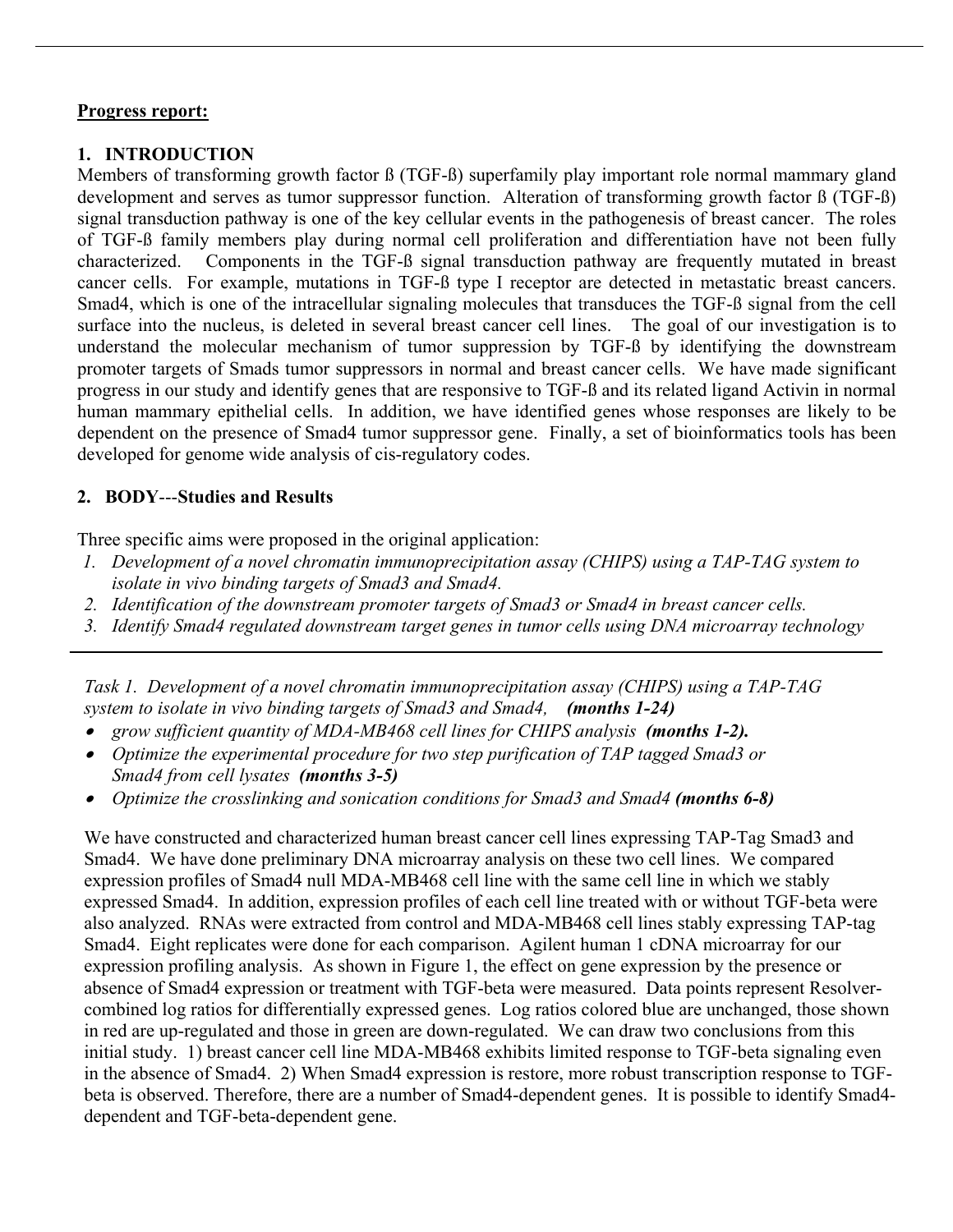We have optimized the experimental procedure for two-step purification of TAP tagged Smad3 or Smad4 from cell lysates. The detailed procedure for TAP purification of Smad3 protein complex has been published (see Knuesel et al. 2003 for reference).



We optimized the crosslinking and sonication conditions for Smad3 and Smad4 using the PAI-1 promoter region in our CHIP assay. However, we still see a significant contamination of non-specific DNA fragment coming down in our CHIP experiment. The signal to noise ratio has not changed significantly when we trying to vary the condition of sonication, different types of beads for immunoprecipitation. We have also changed our protocol of CHIP in hope to improve the signal to noise ratio. After sonication, we loaded the soluablized chromatin onto a noncontinous CsCl gradient to purify to chromatin fraction away sonicated DNA fragments and RNAs. This purification does not appear to improve signal to noise ratio significantly. We have tried to clone the fragment from CHIP assay and sequenced more than a dozen of these fragments. None of those fragments passed the secondary screen using Smads protein complex for gel-shift assay.



 Our discouraging initial attempt to identify the bona fide Smad3 or Smad4 binding sites by CHIP assay following by direct cloning approach forced us to rethink about the most efficient way to accomplish our goal---identification of the downstream promoter targets of Smad tumor suppressor. Since CHIP assay can successfully recover the binding site in the promoter regions of Smad-dependent TGF-beta regulated genes in a mixture of IPed fragment, the success rate would be higher if we know Smad-dependent TGF-beta regulated genes. Based on the knowledge of Smad3 and Smad4 binding behaviors that documented in a number of studies, it is possible to analyze the promoter regions of those genes by bioinformatics and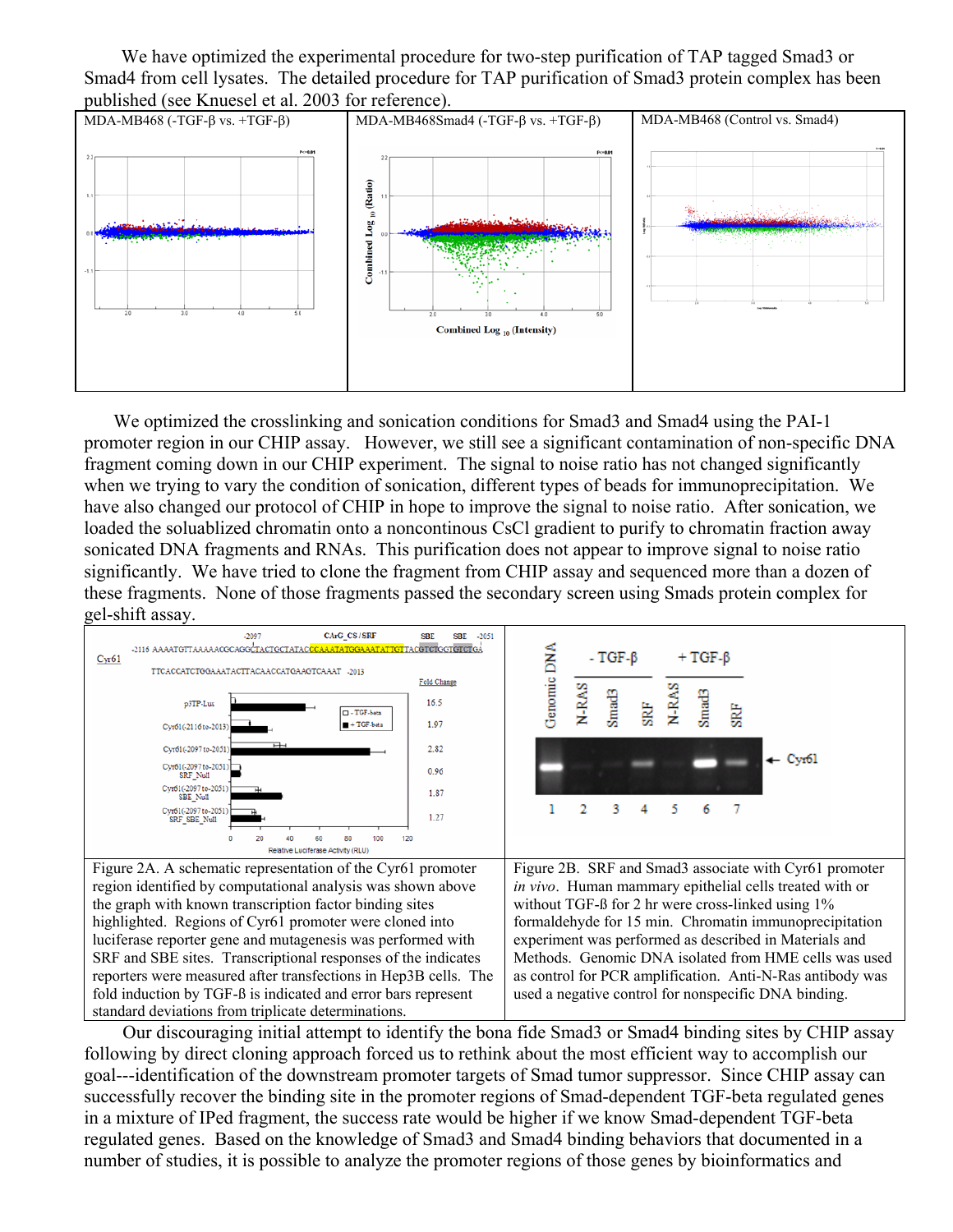subsequently confirm the Smad association in the promoter region by CHIP assay. Indeed, we have demonstrated that we can effectively predict novel TGF-beta responsive elements using the bioinformatics tools we developed and validate that Smads bind to these elements using CHIP assay. Shown in Figure 2 is a novel composite TGF-beta responsive element containing SRF and SBE. Smad3 and Smad4 clearly bind to this region upon TGF-beta stimulation.

*Task 2. Identification of the downstream promoter targets of Smad3 or Smad4 in breast cancer cells (months 20-48)*

- 1) *Workout ligation mediated PCR protocol for amplification of unknown targets of Smad3/4 binding sites (months 20-24)*
- 2) *Cloning of the amplified Smad3/4 binding sites into a luciferase reporter construct (months 25-28)*
- 3) *Make small pool library of the cloned putative Smad3/4 binding sites. Pool size=10. Initial plan is to make 100 pools (months 29-32)*
- *4) Transient transfection of HepG2 cells each small pool and screen for TGF-ß responsive pools (months 33-36)*
- *5) Subdivide each positive pool to identify individual clone that mediate TGF-ß transcriptional response (months 36-38)*
- *6) Sequence each positive clone and obtain the identity of the genes that are regulated by TGF-ß through the binding site (months 39-42)*
- *7) Confirm the binding of the identified DNA fragment to purified Smad3 or Smad4 in vitro by a gel shift assay (months 43-45)*
- *8) Mutational analysis to confirm the importance of the Smad binding site in mediating TGF-ß transcriptional response (months 43-48)*

We have performed the subtask 1-4 in Task 2. Unfortunately, we did not obtain the intended results as we had hoped. We decided to pursue an alternative strategy to achieve the goal of Task 2, i.e. identification of the downstream promoter targets of Smad3 or Smad4 in breast cancer cells. We hypothesized that a limited set of cis-regulatory elements alone or in combination in conducting TGF-ß transcriptional responses. Some of these regulatory elements bind Smads directly. It has been demonstrated that TGF-beta induced transcriptional responses are conserved among human, mouse and rat. We would expect that cis-regulatory elements of TGF-ß responsive genes would be conserved across these species. Computational analysis of promoter regions of TGF-beta responsive genes would yield a list of candidate transcription factor binding sites that are likely to mediate TGF-beta transcriptional responses. Therefore, we decided to determine Activin A and TGF-ß transcriptional responses in immortalized normal human mammary epithelial cells by gene expression profiling. We performed computational analysis the regulatory regions of TGF-ßresponsive genes using a new algorithm we developed, which is based on frequency of occurrence, and cross-species conservation.

#### **Development of GeneACT**

 The overview of GeneACT is summarized in Figure 3. Genomic sequence data from human, mouse, and rat, Transcription Factor Database (TFD) and orthologs information (NCBI HomoloGene) are downloaded from NCBI. GeneACT is built on top of a PostgreSQL database. To facilitate the differential binding site search (described below), we stored the occupancies of all the binding sites in the TFD database (approximately 7000 known binding sites) in each gene found in a HomoloGene group that spans all three species up to 10000 bp upstream from the start codon. Users can access the database via the GeneACT web interface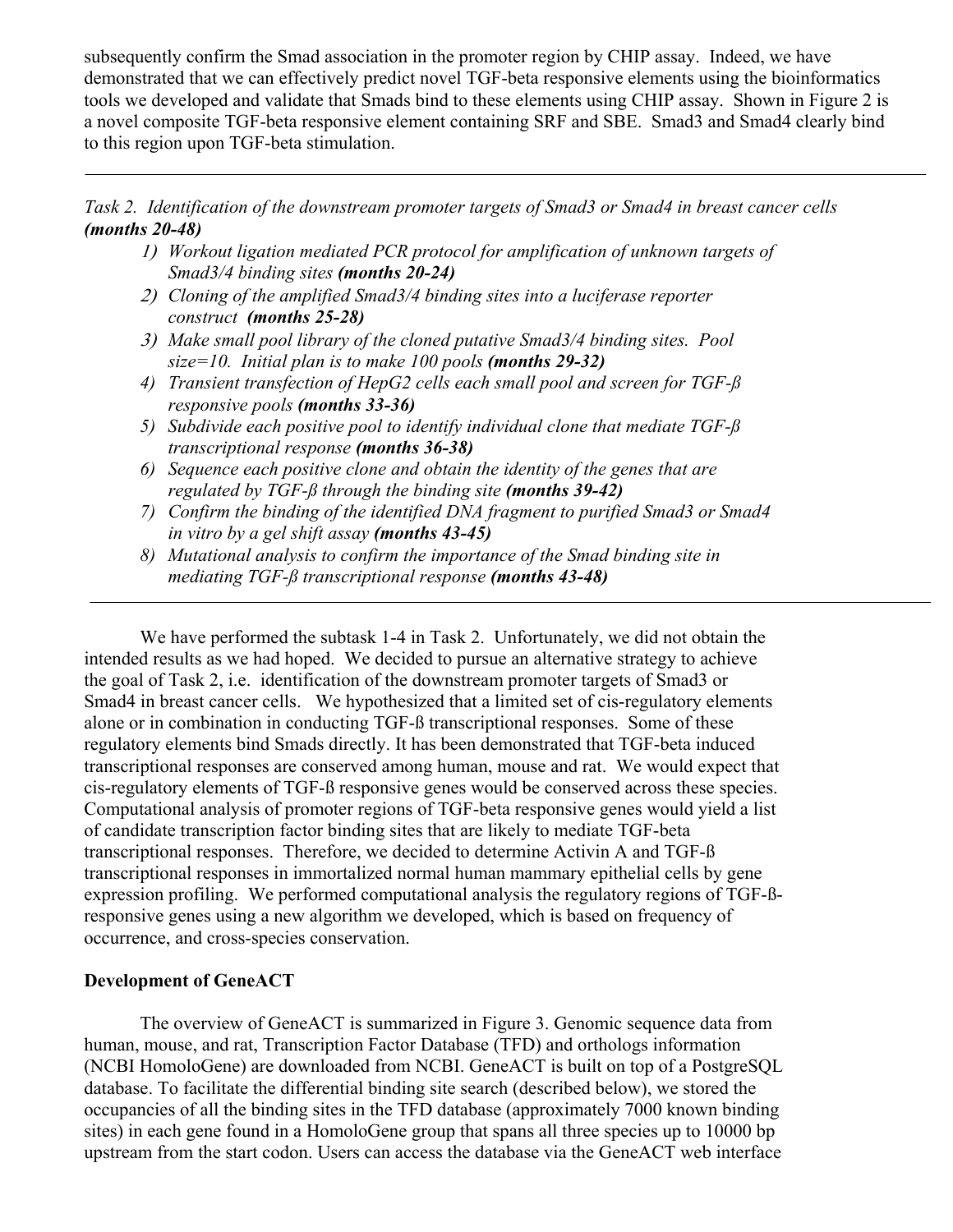at http://promoter.colorado.edu/geneact. For the most in-depth information on how to use GeneACT, help documentation is available (http://promoter.colorado.edu/geneact/help.html).

| Genomic Sequence                                                                                            |                                                                                           |
|-------------------------------------------------------------------------------------------------------------|-------------------------------------------------------------------------------------------|
| Human May 2004 Assembly<br>Mouse May 2004 Assembly<br>Rat June 2003 Assembly<br><b>Transcription Factor</b> | GeneACT                                                                                   |
| NCBI Homologene information<br>Database                                                                     |                                                                                           |
| (~7000 binding site sequences)                                                                              |                                                                                           |
|                                                                                                             | Differential Binding                                                                      |
|                                                                                                             | SiteSearch                                                                                |
|                                                                                                             | otential Binding Site Search Genomic Sequence Retrieval Chifferential Binding Site Search |
| GeneACT                                                                                                     | TFD Search                                                                                |
| Database (Postgresql Database)                                                                              | Binding<br>Site Ratio:<br>and/or less than:<br>preater than: 3                            |
|                                                                                                             |                                                                                           |
|                                                                                                             | Regions:<br>26                                                                            |
|                                                                                                             | Upstream from TSS!<br>Control                                                             |
|                                                                                                             | <b>E</b> Upstream from start codon <sup>*</sup><br>Gene Set:                              |
|                                                                                                             | Downstream from stop codon"                                                               |
| <b>IFD (Transcription Factor</b><br>GeneA                                                                   |                                                                                           |
| Genomic Sequence Retrievo<br>Database) Search                                                               | 19                                                                                        |
| Web Interface                                                                                               | Regulated                                                                                 |
|                                                                                                             | Range: (-10000, +100) ×<br>Gene Set:<br>$(-1000, +100)$                                   |
|                                                                                                             | $(-2000, +100)$                                                                           |
|                                                                                                             | $-3000 + 100$<br>Email:<br>Submit Search<br>orado.edu<br>$-4000 + 100$                    |
|                                                                                                             | $(-5000, +100)$                                                                           |
|                                                                                                             | $-6000 + 100$                                                                             |
| ferential Bindina<br>Potential Binding Site Search                                                          | $-7000 + 100$<br>gibr of Calesado, Boulder, All Rights Reserved<br>$-8000 + 100$          |
| Site Search                                                                                                 | $-9000 + 100$                                                                             |
|                                                                                                             | $(-10000, +100)$                                                                          |
|                                                                                                             |                                                                                           |
| Figure 3 Overview of the GeneACT architecture and method                                                    | Figure 4. Web interface of Differential Binding Site Search. Gene IDs                     |
|                                                                                                             |                                                                                           |
|                                                                                                             | from control gene set (unchanged in DNA microarray data) and regulated                    |
|                                                                                                             | gene set (up- or down- regulated from microarray data) are pasted into                    |
|                                                                                                             | respective windows. The threshold of binding site ratio is defined by the                 |
|                                                                                                             | user. The user can specify a range of interest with three choices of regions              |
|                                                                                                             |                                                                                           |
|                                                                                                             | (upstream from the transcription start site, upstream from the start codon,               |
|                                                                                                             | downstream from the stop codon).                                                          |
|                                                                                                             |                                                                                           |
|                                                                                                             |                                                                                           |

### **Using Gene Expression Data to Discover Networks of Transcription Factors Using Differential Binding Site Search (DBSS)**

 The use of microarrays to elucidate genomic scale gene expression patterns is now widespread. These microarray experiments generate large sets of differentially expressed genes, yet the actual mechanism that controls the differential gene expression cannot be readily deduced using this technique. It is well known that specific transcription factor binding elements in the promoter region are largely responsible for differential gene expression. However, the short, degenerate nature of these binding sites leads to an unacceptably high false positive rate during computational searches in the promoter regions. Furthermore, these binding sites often only respond under specific treatments or conditions, making it extremely difficult to predict the biological significance of computationally determined binding sites within the promoter. Because of the differential patterns observed in the microarray studies, it is our expectation that there is a differential distribution of regulatory sequence elements between the differentially expressed genes compared to that of the control genes in a particular system. To gain global insight into the mechanism involved in a particular system in regards to what transcription factors are involved, Differential Binding Site Search (DBSS) in GeneACT was created (Figure 4). DBSS takes as input two sets of genes: a control set and a regulated set. It then calculates

frequencies of genes that contain such binding sites found in the regulated set and control set genes and the fold change in frequency of each binding site. DBSS has been designed to discover transcription factor binding sites that are enriched in the regulated gene set. The control gene set is used to determine a baseline for background noise. Each binding site that is found in a regulatory region that spans the human, mouse, and rat genomes is counted in the final output. At present, we preprocessed the  $-10000$  bp to  $+100$  bp region of each gene that contains ortholog information in NCBI HomoloGene centered across the start codon of each gene. Although the binding site sequences in the TFD are all experimentally determined in the literature, many of these sequences are short, , and overlapping. Despite the fact that restricting the binding sites to just those that span multiple genomes greatly reduces the overall background noise, certain short degenerate binding site sequences may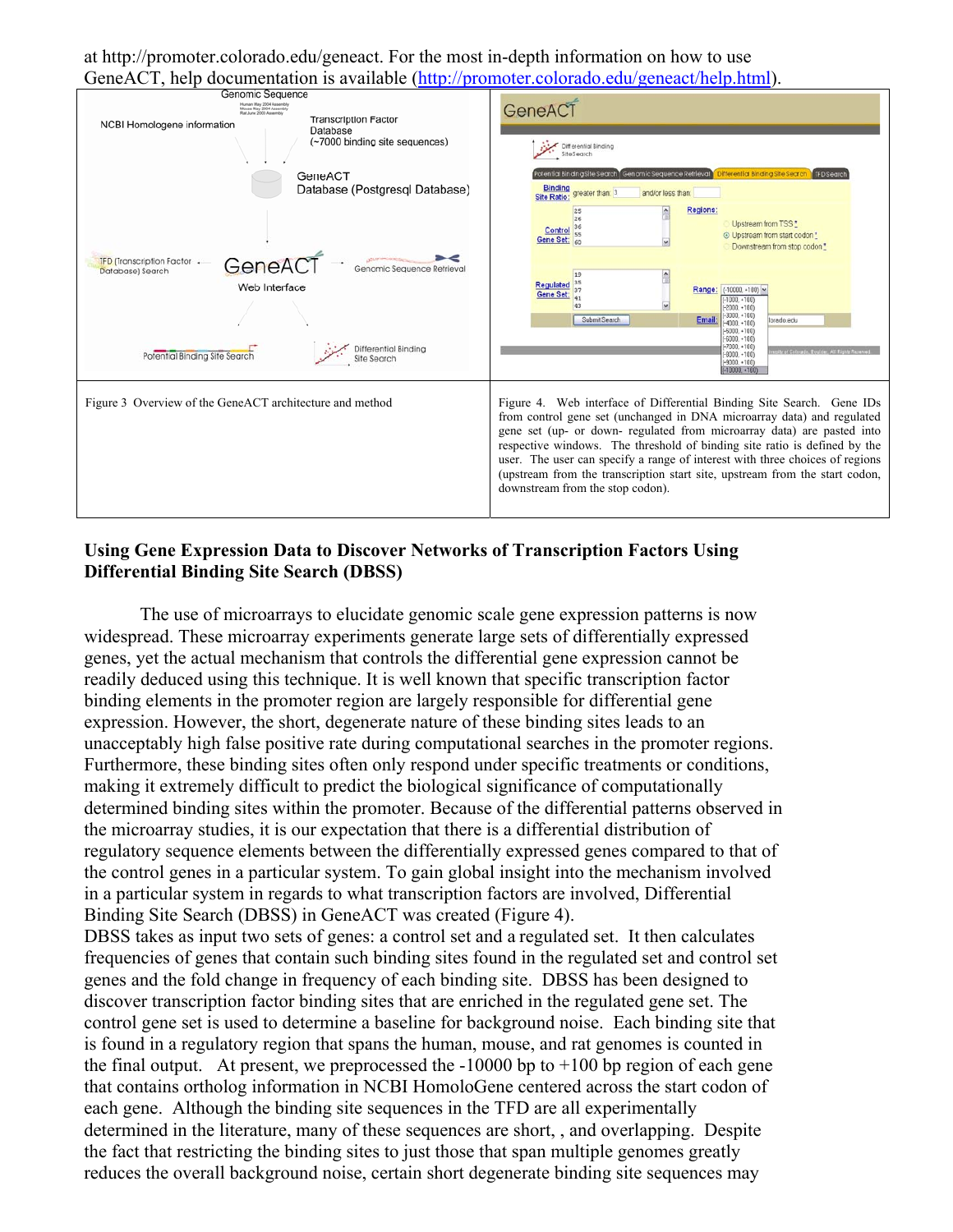still appear as false positives. Thus, the use of the control set of genes is crucial to further reduce the false positive rate. For binding sites that do not contribute to the regulation of a particular gene, we expect there to be no relative change in frequency. These genes are then filtered from the results by specifying a lower bound for the "Binding Site Ratio" option on the search interface. For example, to keep only the binding sites that have three times the frequency in the regulated set versus the control set, you would specify a lower bound of three. By looking at the binding sites that have a large ratio (fold change) between the regulated set genes and control set genes, the binding site sequences that are potentially important to the regulation of a given system under specific conditions or treatments can quickly be determined. In this way, the regulatory mechanism of how the transcription factors regulate a given system can be inferred from the enriched binding site sequences.

#### **Transcriptomic profiling of TGF-ß and Activin A responses in HME cells**

 To uncover genes that are regulated by TGF-beta signaling, we performed DNA microarray experiments using human mammary epithelial cells (HME). To gain further insight into TGF-ß and Activin A signaling response in the relatively normal mammary epithelial cells, we compared TGF-ß- and Activin A-regulated time-dependent gene expression patterns in HME cells. Total RNA was isolated from human mammary epithelial cells treated with 100 pM TGF-ß or Activin A for 2, 4 and 8 hours. To assess the changes in relative abundance of transcripts in response to TGF-ß and Activin A treatment, total RNA from non-treated control cells (T0 for control cells that were not treated with TGF-ß and A0 for Activin A non-treated cells) or treated cells were amplified and labeled with either Cy3 or Cy5 fluorescent dyes. In each experiment, Cy3-labeled amplified RNA (aRNA) from nontreated cells was mixed with Cy5 labeled amplified RNA derived from TGF-ß or Activin A treated cells at the indicated time points and hybridized to Human 1A 60-mer oligonucleotide arrays representing more than 17,000 human genes. Each experiment consisted of four replicates of hybridization.

| A.                                                                  |               |                  |                                                               |                                          |          |                  |          |                 |        |              |
|---------------------------------------------------------------------|---------------|------------------|---------------------------------------------------------------|------------------------------------------|----------|------------------|----------|-----------------|--------|--------------|
| TGF-B Treatment                                                     |               |                  |                                                               |                                          |          | <b>Activin A</b> |          | <b>TGF-beta</b> |        | Comm on      |
|                                                                     |               |                  |                                                               |                                          | Up       | <b>Down</b>      | Up       | <b>Down</b>     | Up     | Down         |
|                                                                     |               |                  |                                                               | 2 hour                                   | 22       | 61               | 126      | 114             | 12     | $10^{\circ}$ |
|                                                                     |               |                  |                                                               | 4 hour<br>8 hour                         | 24<br>14 | 40<br>24         | 87<br>92 | 69<br>151       | 6<br>5 | 20<br>13     |
|                                                                     | T0 vs. T2     | <b>TO vs. T4</b> | <b>TO vs. T8</b>                                              |                                          |          |                  |          |                 |        |              |
| <b>B.</b>                                                           |               |                  |                                                               |                                          |          |                  |          |                 |        |              |
| <b>Activin Treatment</b>                                            |               |                  |                                                               |                                          |          |                  |          |                 |        |              |
|                                                                     | $A0$ vs. $A2$ | A0 vs. A4        | $A0$ vs. $A8$                                                 |                                          |          |                  |          |                 |        |              |
|                                                                     |               |                  | Figure 5. Comparison of time-dependent expression profiles on | Figure 6. Summary of the changes of gene |          |                  |          |                 |        |              |
| human mammary epithelial cells (HME) treated with either TGF-       |               |                  | expression profiles determined by DNA microarray              |                                          |          |                  |          |                 |        |              |
| $\beta$ (A) or Activin A (B) for indicated times. All data points   |               |                  | array analysis.                                               |                                          |          |                  |          |                 |        |              |
| represent combined values across four replicate arrays. Log         |               |                  |                                                               |                                          |          |                  |          |                 |        |              |
| ratios colored blue are unchanged (not significantly different than |               |                  |                                                               |                                          |          |                  |          |                 |        |              |
| 0), those shown in red are up-regulated (significantly greater than |               |                  |                                                               |                                          |          |                  |          |                 |        |              |
| 0, p value $\leq$ 0.01) and those in green are down-regulated       |               |                  |                                                               |                                          |          |                  |          |                 |        |              |
| (significantly less than 0, p value $\leq 0.01$ ). The data were    |               |                  |                                                               |                                          |          |                  |          |                 |        |              |
| processed by the Resolver software (Rosetta Biosoft) and plotted    |               |                  |                                                               |                                          |          |                  |          |                 |        |              |
| - Log(10) Ratio vs. Log(10) Intensity.                              |               |                  |                                                               |                                          |          |                  |          |                 |        |              |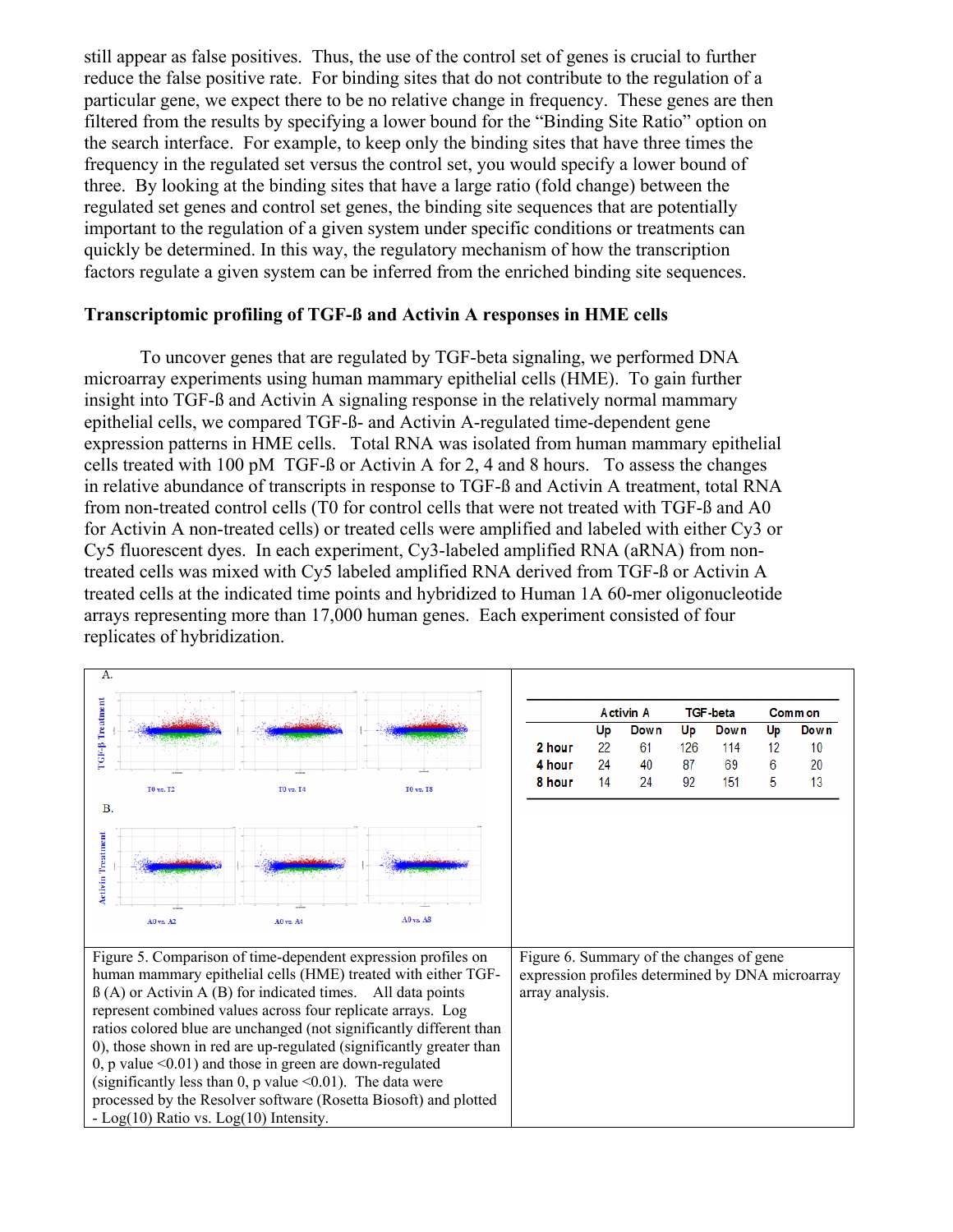#### **Computational Analysis of cis-regulatory Sequence Elements in the Promoter Regions of TGF-ß Responsive Genes**

 Our transcriptomic profiling of HME cells treated with TGF-ß/Activin A led to the identification of groups of ligand-responsive genes. What are the cis-regulatory elements embedded in the control regions of these genes that are most likely responsible for TGF-ß induction or repression? Whether a number of TGF-ß-responsive genes share similar cisregulatory elements are still largely unknown. We took a comparative genomic approach and use GeneACT to define cis-regulatory elements that are unique or overrepresented in the promoter regions of TGF-ß-responsive genes. We used a set of 108 genes that are differentially expressed upon TGF-beta stimulation (at least 1.8 fold induction or repression at the 2 hour time point) and a set of genes that are not regulated by TGF-beta (fold changes on microarray in between -0.001 fold to 0.001 fold in all four replicates) to search for all binding sites of these genes in their promoter regions upstream from the transcription start site (TSS) and translation start codon. We hypothesized that the frequency of the TGF-ßresponsive binding sites present in the TGF-ß-regulated genes is significantly higher or lower than that of the unregulated genes. To examine this we used a set of 644 unregulated genes as our control set to reflect a basal frequency of a particular binding site occurrence in the genome upon ligand treatment. 108 TGF-ß regulated genes were also chosen and the frequency of each of the transcription factor binding sites existing in the TFD was calculated. In addition, those transcription factor binding sites that occur more frequently in the regulated gene set than in the control set  $(>= 2.9 \text{ fold})$  are also documented.

#### **Experimental Validation and Characterization of Two Novel TGF-ß-Responsive Elements Predicted from Computational Analysis**

 Our computational analysis suggested a collection of potential TGF-ß- responsive elements in the genome. Whether any of these elements other than the ones that are wellcharacterized in the literature make biological sense remains to be determined experimentally. Since the SRF binding site is highly overrepresented and shared by many TGF-ß-responsive, we first sought to validate SRF as a bona fide TGF-ß-responsive element. To begin with, we chose two TGF-ß target genes, CYR61 and HS3ST2 from our microarray list. The regulatory elements that are responsible for TGF-ß-responsiveness in the promoter regions of these two genes have never been characterized. Data presented in Figure 2A implicated the region between -2116 and -2013 in CYR61 and -1070 and -1030 in HS3ST2 to be involved in mediating TGF-ß responses. Another reason for selecting these two regions is that the nucleotide sequences of these regions are conserved between human, mouse and rat. The indicated regions (Figure 2A) were cloned into a luciferase reporter construct (pGL3). To test whether the promoter fragment containing -2116 to -2013 of CYR61 can confer a TGF-ß response, the reporter construct was transfected into Hep3B cells. Hep3B cells are highly transfectable and have been used as model cell lines for analyzing TGF-ß signaling. HME cells are less transfectable and TGF-ß transcriptional responses in HME are transient, thus making it difficult to perform reporter gene assays. As positive controls, p3TP-Lux and p3APP-Lux, two standard TGF-ß signaling reporters, were also transfected. As shown in Figure 2A, the region spanning -2116 to -2013 is able to confer a modest TGF-ß response in Hep3B cells (1.97-fold increase). A consensus SRF binding site is located between -2085 and -2067. To test whether this SRF site is responsible for TGF-ß induction, a pair of oligos containing the SRF sequence (underlined) was inserted into pGL3 (Figure 2A). In the presence of TGF-ß, this reporter gene showed 2.82-fold activation indicating the SRF sequence element could be responsible for mediating TGF-ß induction. Further inspection of the sequence in this region revealed that two potential Smad binding elements (SBE) in tandem are located downstream of the putative SRF element. To assess the relevance of these sequence elements in TGF-ß gene induction, mutations that have been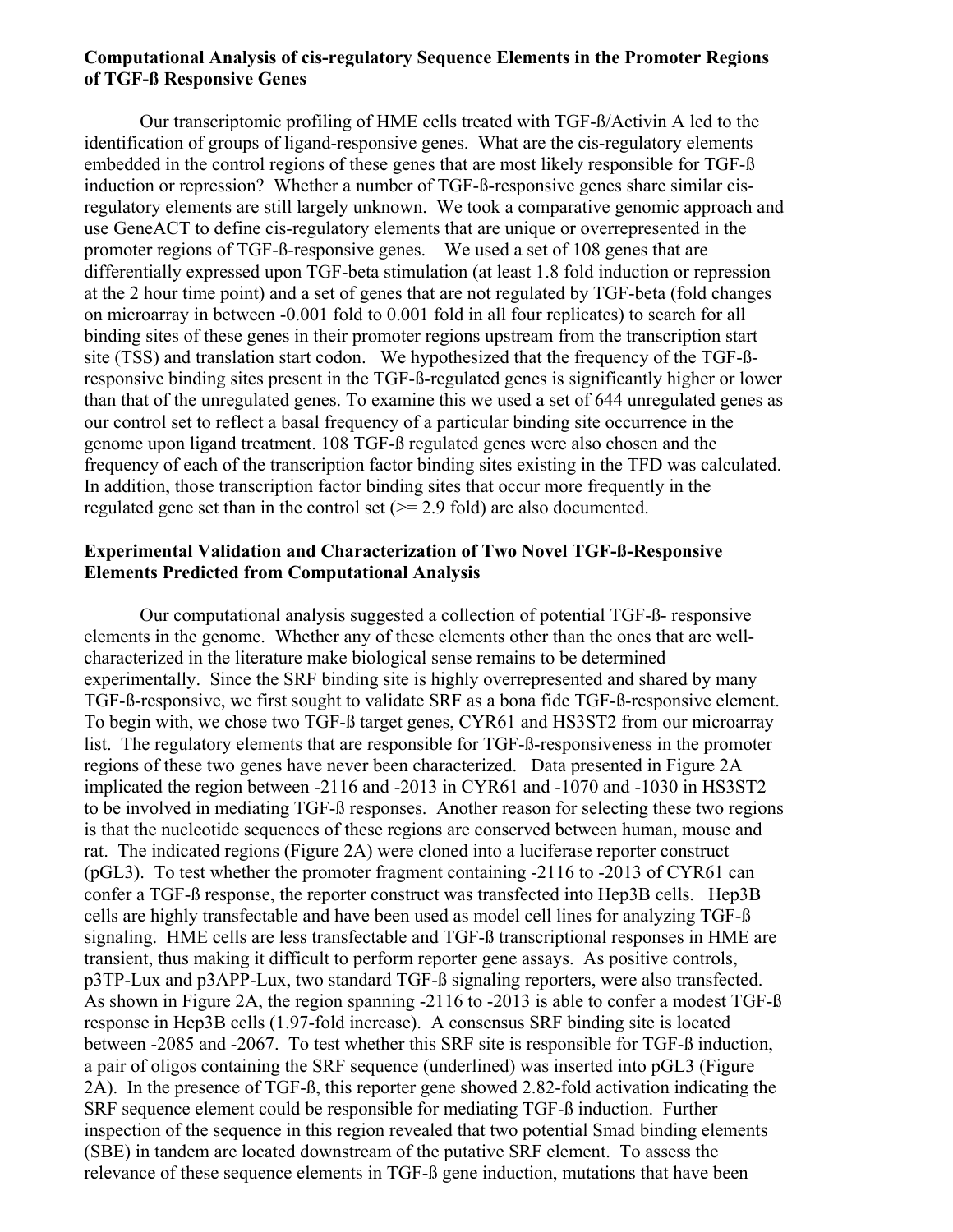previously shown to prevent SRF and Smad binding to these sequence elements were introduced in this region individually or in combination. Mutation of the putative SRF binding element eliminates TGF-ß induction and causes a modest reduction in the basal level of transcription, in contrast, mutation of the two SBE elements reduces but not completely impairs TGF-ß-responsiveness. Finally, combined mutations of the SRF and SBE result in negating much of TGF-ß-induced gene activation. These results indicate that the SRF element but not the SBE is the primary TGF-ß-responsive element. SBE can enhance TGFß-responsiveness only in conjunction with SRF. Without SRF, the tandem SBE is unable to mediate transcriptional response to TGF-ß.

 To further prove that the putative SRF and SBE elements in the Cyr61 promoter region binds the SRF and Smad3 transcription factors in vivo, we performed chromatin immunoprecipitation analysis (ChIP) on HME cells using antibodies against SRF and Smad3. An antibody raised against N-Ras was used as a control. As shown in Figure 2B, SRF was found to bind the region -2116 to -2013 of Cyr61 regardless of ligand stimulation (Figure 2B). However, Smad3 only binds this region upon treatment with TGF-ß. Thus, SRF and Smad3 are likely to be transcription factors that regulate gene induction of Cyr61 promoter.

 The gene encoding heparan sulfate (glucosamine) 3-O-sulfotransferase 2 (HS3ST2) was found to be a TGF-ß-regulated gene in this study. The region spanning -1070 and -1030 was found to be the one containing the candidate regulatory elements by the computational analysis. Within this region there is a TRE element (GTGAGTCAG) and a potential Smad binding element (SBE) (Figure 7). To test effectiveness of this relatively small region to enable TGF-ß induction, reporter constructs consisting of one, two or three copies of this elements were made and transfected into Hep3B and mink lung cells. The results shown in Figure 7 are data obtained with Hep3B; similar results were obtained with mink lung cells. A single copy of this element is able to elicit a 2.84-fold of activation in the presence of TGF-ß. As the copy number of this responsive element increases, so does TGF-ß induction as well as the basal levels of transcription. This result indicates that this 40 bp sequence consisting of the TRE element next to AGAC is a TGF-ß-responsive element for HS3ST2. Taken together, our experimental studies in the two cases we investigated support our computational predictions. Further experiments will be necessary to validate other candidate elements in an effort to fully categorize the cis-acting regulatory elements responsible for TGF-ß induction.



 In summary, we have developed an alternative approach to identify TGF-beta/Smad binding sites in TGF-beta regulated genes. We have accomplished the task 2 through a more effective approach.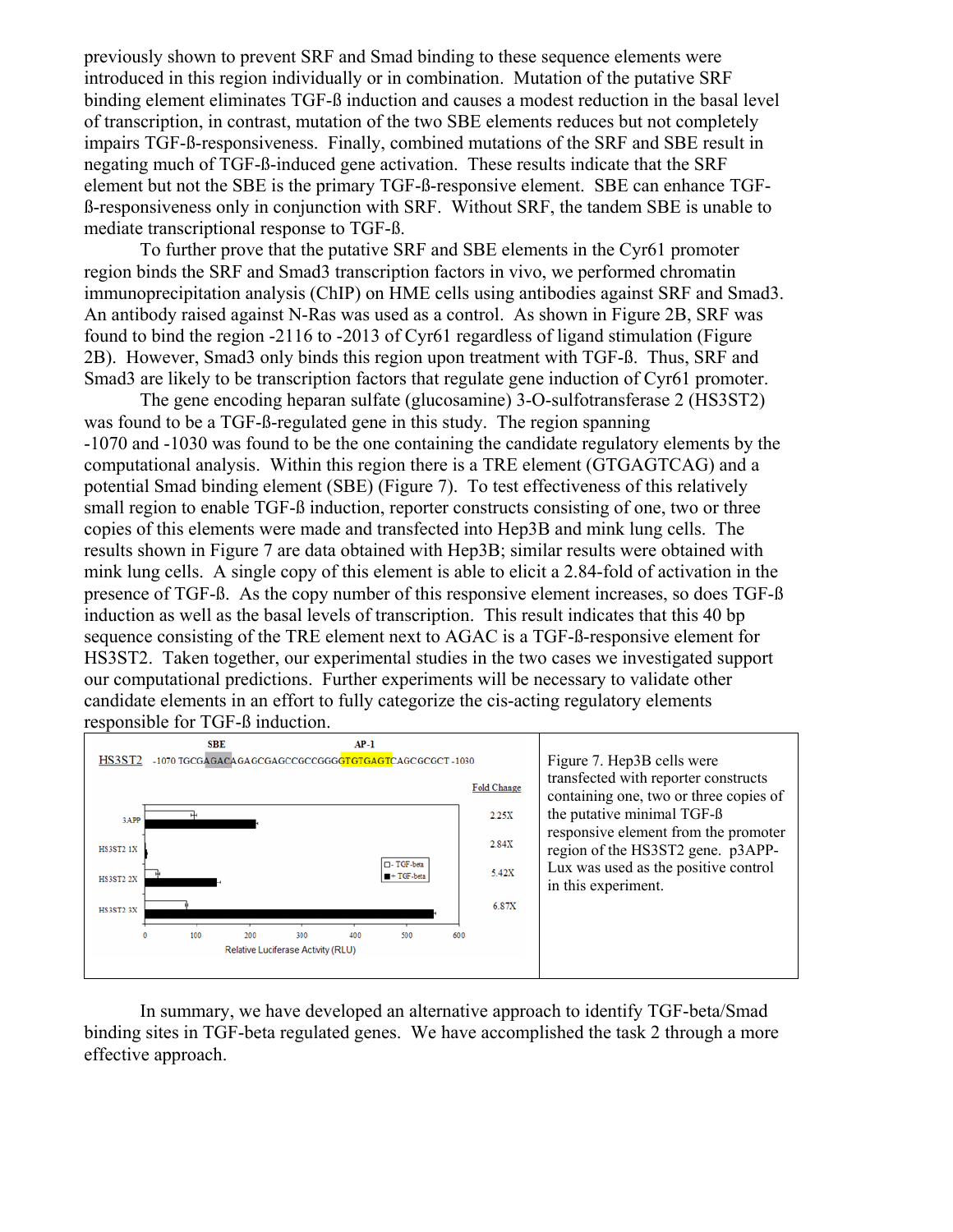*Task 3. Identify Smad4 regulated downstream target genes in tumor cells by DNA microarray (months 12-30)*

- *1) prepare high quality of mRNA for DNA microarray analysis (months 12-14)*
- *2) run test chip experiment to familiar with the procedure and calibrate the reagent (months 15-16)*
- *3) Prepare high quality cRNA for hybridization to the U95 CHIP (months 17-18)*
- *4) Hybridization, scan and data collection (months 19-20) Analysis the DNA microarray data using gene spring or cluster software (months 20-24)*
- *5) Annual report will be written (months 20-24)*
- *6) Repeat the DNA microarray experiment to ensure the high reproducibility of the data (months 25-30)*
- *7) Summary of DNA microarray data will written and initial manuscript will be drafted (months 25-30)*

We have constructed several pairs of cell lines that differed in the expression of Smad4. These include MDA-MB468 breast carcinoma, SW480 and CFPAC-1 cells. We have compared the expression patterns between these pairs of cell lines in the presence and absence of TGF-ß using a DNA microarray technique. This analysis has revealed that there are Smad4-dependent and Smad4-independent TGF-ß regulated genes. However, we were very surprised to find that there is little overlap among these cell lines i.e. Smad4 dependent and Smad4-independent TGF-ß regulated genes are different for each pair of cell lines. These results suggest that Smad4-dependent and Smad4-independent genes are highly cell type and contextdependent. This reinforced our notion that Smads are unlikely the solely important transcription factors in determining the outcome the transcriptional response. TGF-beta induced gene expression is highly cell type and context-dependent suggesting that TGF-beta inducible gene expression is highly combinatorial in nature.

# **3. KEY RESEARCH ACCOMPLISHMENTS**

- 1. Obtained gene expression profiling data in human mammary epithelial cells in response to TGF-beta and Activin A.
- 2. Obtained gene expression profiling data in human mammary epithelial cells in response to various concentrations of Activin A.
- 3. Construct a human, mouse and rat promoter database for bioinformatics analysis of TGF-ß responsive promoters.
- 4. Obtained a complete dataset for the regulatory elements in the promoter regions of the TGF-beta responsive genes that conserved across human, mouse and rat genome.
- 5. Identified two novel TGF-beta responsive elements that are responsible for TGF-beta induced transcriptional activation of Cyr61 and HS3ST2
- 6. Obtained gene expression profiling data in MDA-MB468, SW480 and CFPAC-1 and their Smad4 expressing derivative tumor cell lines in response to TGF-beta.
- 7. Developed a Web-based Promoter Browser for Gene Expression Analysis
- 8. Developed a Method for Employing Gene Expression Data to Discover Networks of Transcription Factors Using Differential Binding Site Search (DBSS)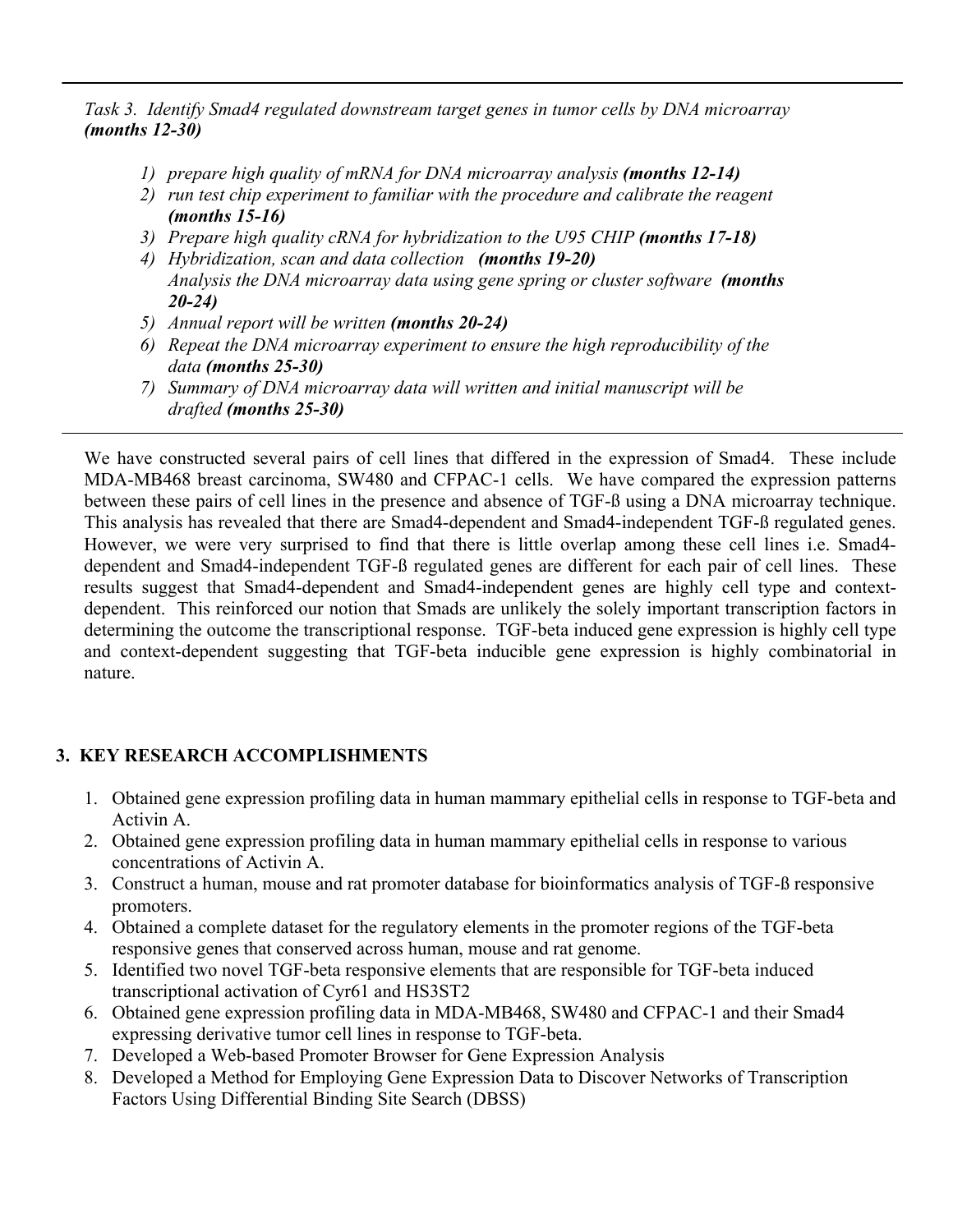# **4. REPORTABLE OUTCOMES**

# *Manuscript*

**Cheung, H.T., Collins, P.J., Gao, Y., Riquelme, C., Kwan, P., Doan, T.B and X.Liu** Specificity of TGFbeta and Activin Signaling Responses Revealed by the Analysis of Their Transcriptional Programs. Submitted to Molecular Cellular Biology and *in revision*.

**Cheung, T., Y. Kwan, M. Hamady, and X. Liu.** Unraveling transcriptional control and *cis*-regulatory codes using GeneACT. *Genome Biology and in revision. Provisionally accepted.* 

**Cheung, H.T., Collins, P.J., Kwan, P., Doan, T.B and X.Liu** Comparison of TGF-beta and Activin A signaling specificity in breast and liver cell lines. *Manuscript in preparation.* 

#### *Bioinformatics Tools and Database*

**A Web-base Bioinformatics Tool Package for Gene Expression Analysis.**  (http://promoter.colorado.edu)

#### *Presentation*

| July, 2006       | Invited conference speaker, The First International Conference on Computational Systems Biology,<br>Shanghai, China, 2006.  |
|------------------|-----------------------------------------------------------------------------------------------------------------------------|
| Oct. 2005        | Invited conference speaker, Biotechnology and Bioinformatics Symposium, Colorado Springs, CO                                |
| <b>July 2005</b> | Invited conference speaker, Society for Developmental Biology (SDB) 64 <sup>th</sup> Annual meeting in San<br>Francisco, CA |
| June 2005        | Invited seminar speaker, University of Pennsylvania Ambrason Cancer Center. Philadelphia, PA                                |
| June 2005        | Conference speaker, FASEB Summer Research Conference on TGF-beta signaling. Snowmass, CO                                    |
| June 2005        | Poster presentation, Era of Hope, BRCP meeting, Philadelphia, PA                                                            |
| Mar. 2005        | Invited seminar speaker, University of Colorado Cancer Center, Denver, CO                                                   |
| <b>July 2004</b> | Poster presentation, Keystone Symposium on Bioinformatics, Streamboat Spring, CO                                            |

#### *Training and Degree*

Tom Cheung: Ph.D. in Chemistry, May 2006. Currently Postdoctoral Fellow in Tom Rando's laboratory at Stanford University.

Phoenix Yin Kwan, M.S. in Computer Science and minor in Biochemistry, Dec. 2005. Currently employed at Dharmacon Inc.

## **5. CONCLUSIONS**

The objective of this proposal is to identify the downstream transcription targets of Smad tumor suppressors in breast cancer cells and characterize heritable changes in tumor cells due to the deletion of Smad4 using an innovative technique. We have achieved our goal and identify TGFbeta response genes in normal breast and breast cancers cells. Along the way, we have developed novel and innovative bioinformatics tools and technologies that will have broad applicability in studying gene expression in mammalian cells. A web-based cis-acting element